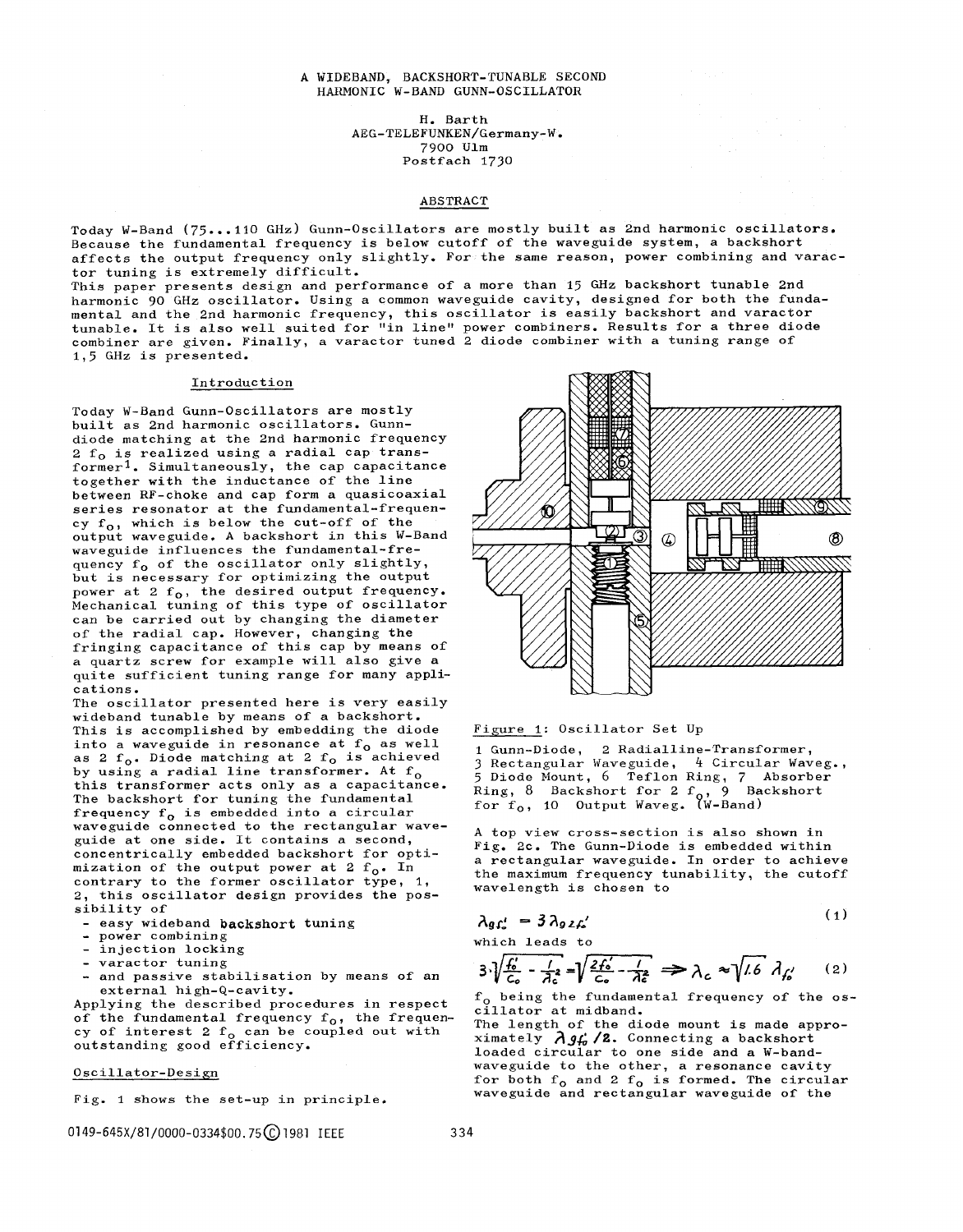diode mount have the same cut-off-wavelength. This cavity is unloaded for  ${\rm f_o},$  an for the 2nd harmonic frequency 2  $t_{\rm o}$  it is terminated by the waveguide impedance of the W-band-Waveguide. The backshort for  $\rm f_{O}$  contains, concent ly arranged, another backshort for 2  ${\rm f}_\alpha$ . Th latter is taken to optimize the output power at 2  $f_0$  $\neq$  2  $f_0'$ , because the resonance con tion (equ. 1) for both frequencies f<sub>o</sub> an 2  $f_0$  can be fulfilled only for one particular frequency  $f_0^*$ , being the midband frequency. Gunn-diode prematching is accomplished by a  $\lambda$  2f/4 -radial-line transformer<sup>3</sup>, giving a high transformation ratio. The RF-choke as well as the backshort are airgap insulated.

They are designed to give good isolation for  $f_0$  and 2  $f_0$  respectively. RF-leakage is prevented by using rings made from absorber material. Undefined resonance in the chokestructures cannot occure.

Measurement Results

Power and Frequency Measurement

In order to demonstrate the 2nd harmonic operation, three different types of output coupling were used to test the described diode mount at the fundamental frequency  $f_{o}$ and at the desired output frequency 2  $f_0$  respectively.

Fig. 2 displays the utilized coupling confi-



Figure 2: Oscillator-Test-Configurations 2a: Fundamental frequency is strongly coupled out

- 2b: Fundamental frequency is weakly coupled out
- 2C : 2nd harmonic frequency is only coupled out

gurations. Set up 2a gives nothing else but a fundamental mode oscillator; the described second harmonic oscillator is shown in 2c. The evanescent mode coupled version, given in 2b was chosen to simulate the 2nd harmonic operation while examining the fundamental frequency behaviour.

Fig. 3 shows the plot frequency vs backshortposition for these three oscillator configurations. The curves 2b and 2C agree quite well. Only a small difference  $\Delta f_1$  can be



Figure 3: Frequency vs. Backshortposition of configurations shown in Fig. 2

seen. The frequency deviation  $\Delta f_1$  is caused by the load coupling at  $f_0$ , which is small in the case of 2b but not zero as it is in 2c. The matched load for  $f_0$  in the case of 2a of course causes a higher frequency deviation

 $\Delta$  1<sub>2</sub>.<br>Fig. 4 shows output power as a function of frequency for the configurations 2a and 2c.



Figure 4: Output Power vs. Frequency backshort tuning at fundamental and 2nd harmonic frequency.

The maximum output power of the 2nd harmonic oscillator is 12.5 dBm at 90 GHz, the fre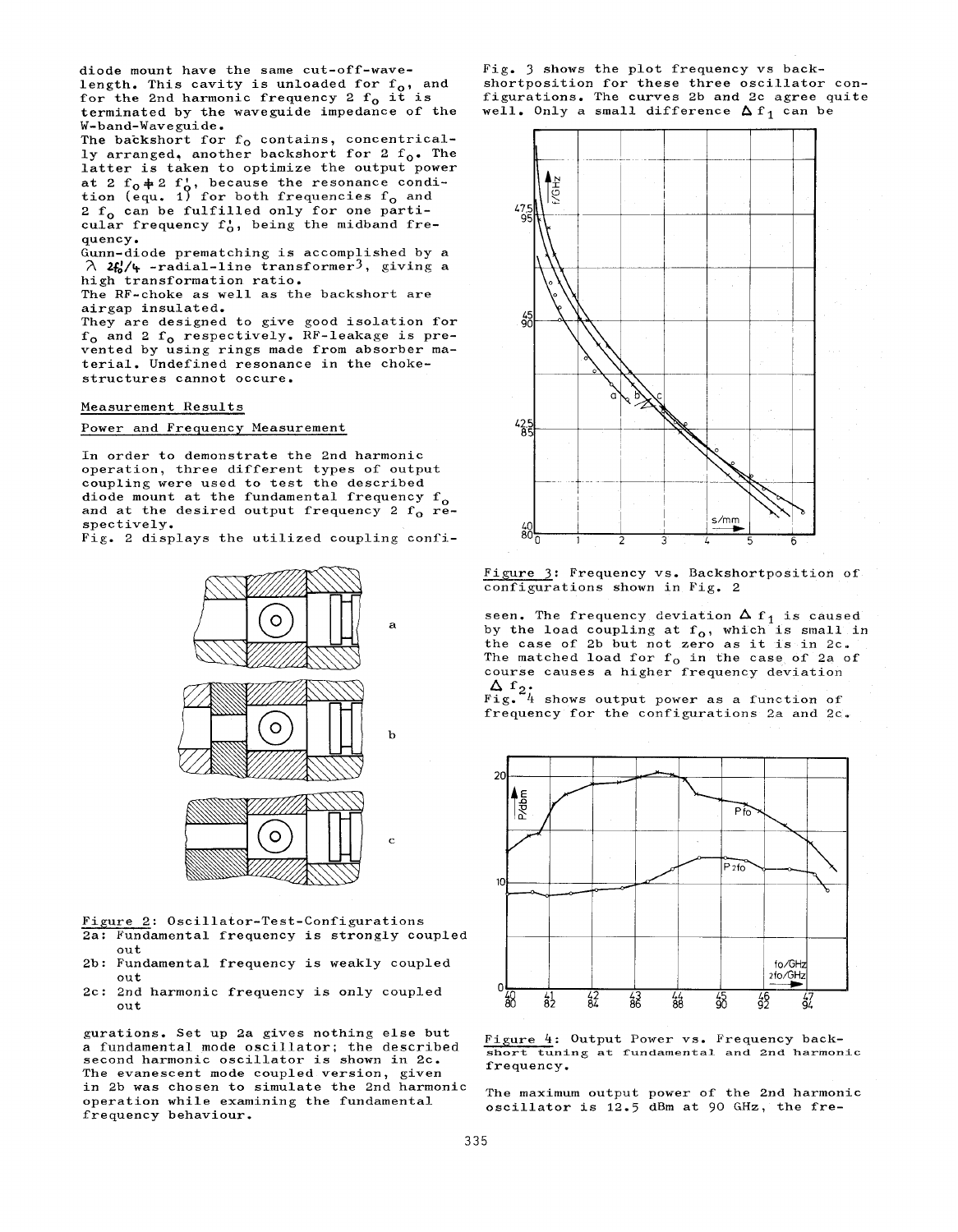quency, the radial-line transformer was designed for.

As a consequence of terminating the cavity at  $f_0$ , the power maximum of 18 dBm occurs at 44 GHz and not at 45 GHz as may be expected. The spectra of the oscillator at  $f_0$  and 2  $f_0$ are given in Fig. 5. The spectra do not dif-





 $\frac{Figure 5}{IF-Bandwidth}$  Spectra at 45 and 90 GHz IF-Bandwidth 10 kHz<br>Scanwidth 1 MHz/div Scanwidth 1 MHz/div<br>Vert. Resolution 10 dB/div Vert. Resolution

fer very much from each other. As a result the noise-to-carrier ratio at 1 MHz off carrier amounts to -106  $dB_c/H_z$  at  $f_o$  and -108 dB<sub>c</sub>/<sub>Hz</sub> at 2 f<sub>o</sub>. For the  $\tilde{f}_o$ -spectrum, a high Q-cavity stabilized oscillator was employed. The same oscillator but frequency doubled was used for the 90 GHz measurement.

## Backshort Tuning

As experience has shown, wideband backshort tuning of the presented oscillator strongly depends on the form of the radialline transformer.

The conventional disc-hat type, described in and shown in Fig. 6a, has its own resonance frequency f<sub>o</sub> determined by the length l the diameters  $\varnothing_1$  and  $\varnothing_2$ . Thus, the ent oscillator contains two coupled cavities but only the waveguide cavity can be tuned. Thus, the disc-hat transformer in the described oscillator circuit leads to a limited



Figure 6: Radial Line Transformers

tuning range of only 6 GHz, as can be seen in Fig. 7.



Figure 7: Power and Frequency vs. Backshortposition for the two types of Radial Line Transformers

To avoid this effect, a radial line transformer having no resonance in the fundamental frequency range was used (Fig. 6b). It only acts as a capacitive load for the waveguide cavity. Thus, the achieved tuning range is very wide.

AS shown in Fig. 7, giving plots of output power and frequency vs. backshort position, about 17 % bandwidth can be tuned at a power output ripple of  $\pm$  1.5 dB. With a higher ripple, a tuning range of more than 22 % was obtained.

The electronic tunability with bias voltage is shown in Fig. 8. The tuning range of 300 MHz ist limited at low bias voltage, where bias oscillations occur and at high bias voltage by an assumed burn out voltage of 5.5 V. The corresponding slope i 500 MHz/V. A plot of power vs. bias voltage is also given in Fig. 8.

### Power Combining

To estimate the power combining capability of an oscillator it is important to know its external quality factor Qext . Qext was measured by load pulling as well as by injection locking at both frequencies  $f_o$  and 2  $f_o$ .